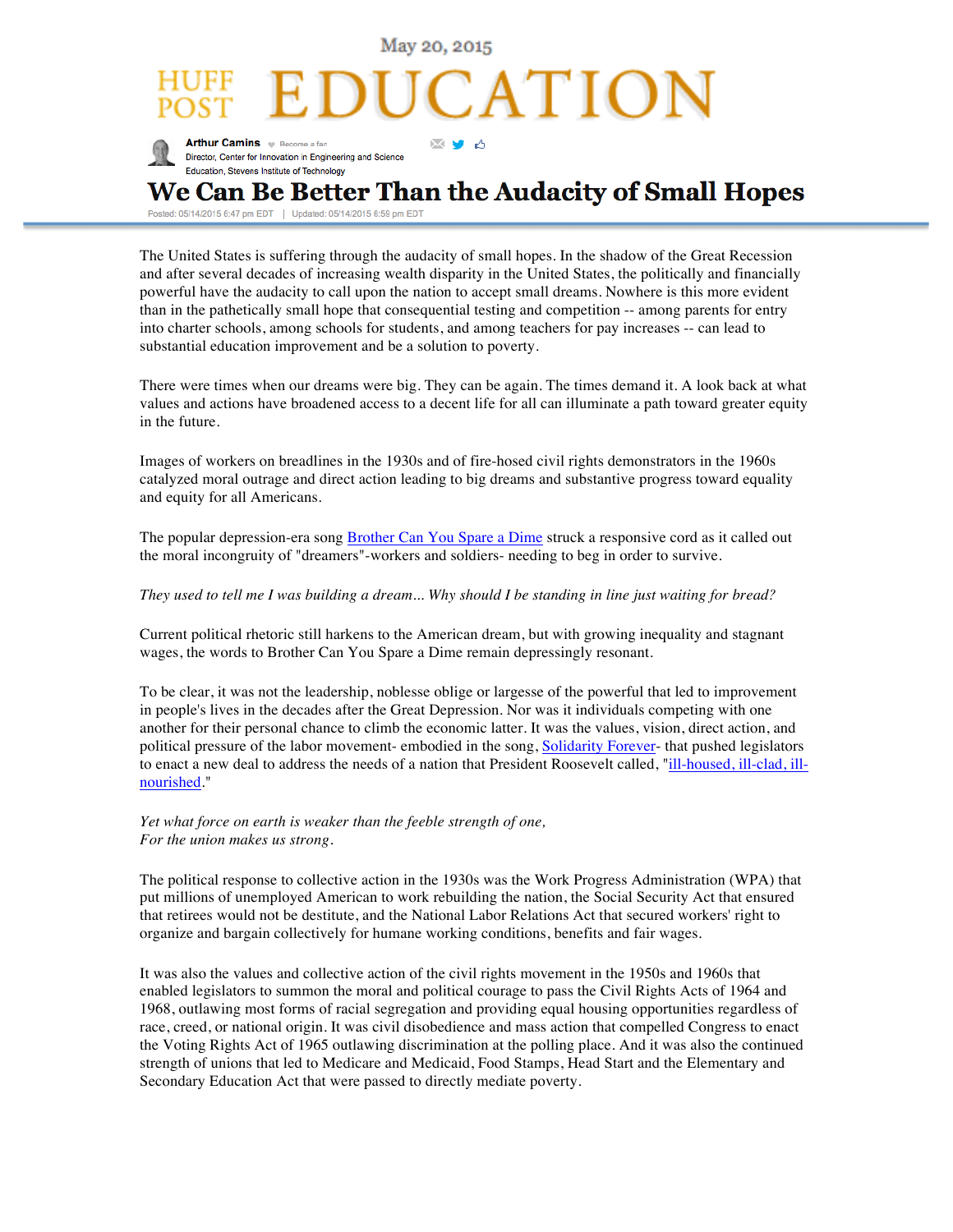May 20, 2015 ATION **Arthur Camins W** Become a fan MUA Director, Center for Innovation in Engineering and Science Education, Stevens Institute of Technology We Can Be Better Than the Audacity of Small Hopes

Posted: 05/14/2015 6:47 pm EDT | Updated: 05/14/2015 6:59 pm EDT

The anthem of the civil rights movement was not, I will get ahead, but We Shall Overcome. The vehicle for "bending the moral arc of the universe toward justice" was not winning competitions with neighbors or winning a competition with fellow workers for merit bonuses, but rather walking hand-in-hand.

Maybe the most important historical lesson is that only mass collective action guided by a moral vision will pressure elected leaders to prioritize the interest of the many over the selfish demands of the few. Hence, the claims of the empowered to be leading the charge to reduce poverty through their version of education reform should be taken with a healthy grain of salt. An additional lesson is that while the seeds of past triumphs for greater equality and equity were planted through local action, it was only when community engagement culminated in national legislation or Supreme Court rulings that progress was fully realized and secured.

Unfortunately, those lessons have been obscured through decades of concerted propagandizing. Purposeful underfunding has reenergized the canard that government cannot be a force for general wellbeing. Once again, states rights, long the thinly veiled defense of segregation, is morally acceptable as political posturing. We need bigger, better hopes and dreams.

In contrast to the collective spirit of previous social and economic justice efforts, the core value of current education reform policies is individual advancement. In fact, its advocates seek to undermine collective action, democracy and community responsibility. They explicitly accept the notion of improvement for the few at the expense of the many. This value is reflected in idea that parents should secure their children's future by competing for a slot in a charter school. It is evident in the idea that teachers will work harder and smarter when they compete to achieve better student scores than their colleagues in order to receive a financial reward.

None of the advances of the past eight decades were achieved without struggle. Each major advance for broad social justice and economic wellbeing met with fierce resistance- framed as an overreaching government imposing solutions in violation of individual rights. Similarly, advocacy for charter schools and vouchers is framed as the personal right to choose a school. Public schools are called government schools, as if that were a pejorative notion or accusingly attacked as a public education monopoly.

However, there is push back against the forces of inequity. Stirring of progressive political action abound in struggles for marriage equality and immigration rights, protests against school closings, and increasing acts of civil disobedience as parent opt-out of the misuse of standardized tests. Public disaffection with growing inequality surfaced briefly during the energizing but politically inchoate Occupy Wall Street demonstrations and in the diversity of protesters following a string of unpunished and egregiously unjustified police killings of young Black men.

However, these actions have yet to capture sufficient public attention and energy to fuel a mass movement with a unifying resonant message. We do not yet have a Solidarity Forever or We Shall Overcome that embodies the spirit of collective action for our time.

The movements of our recent past -- unions, civil rights, anti-war, women's rights, immigrant rights, and now environmental health and sustainable development, marriage equality, and education equity -- have each sought to repair and strengthen threads that bind together the fabric of our nation. However, the accomplishments of each movement have been diminished because their fulfillment is not just about the